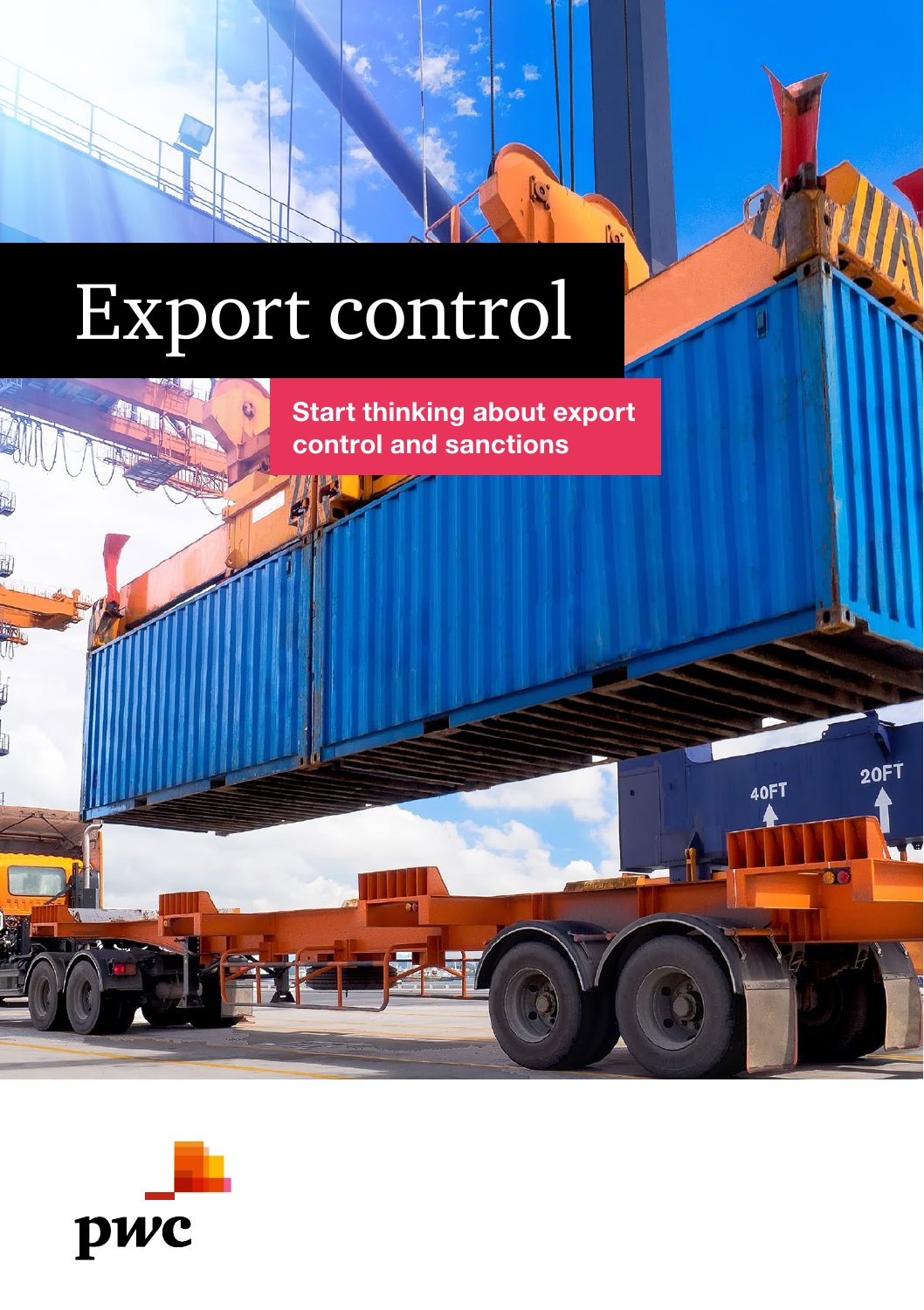

where multiple regulations may apply especially for international supply chains and payment transactions

- Fast changing export controls and sanctions environment
- Implications to nearly all areas within the organisation like R&D, Procurement, Marketing, Sales, Finance/Accounting, Human Resources, Information and Communications Technology
- No "best practice" application, it all depends on the individual company
- Increased enforcement actions of the regulators with the threat of heavy fines and/or being sanctioned

#### The fab four questions of export control

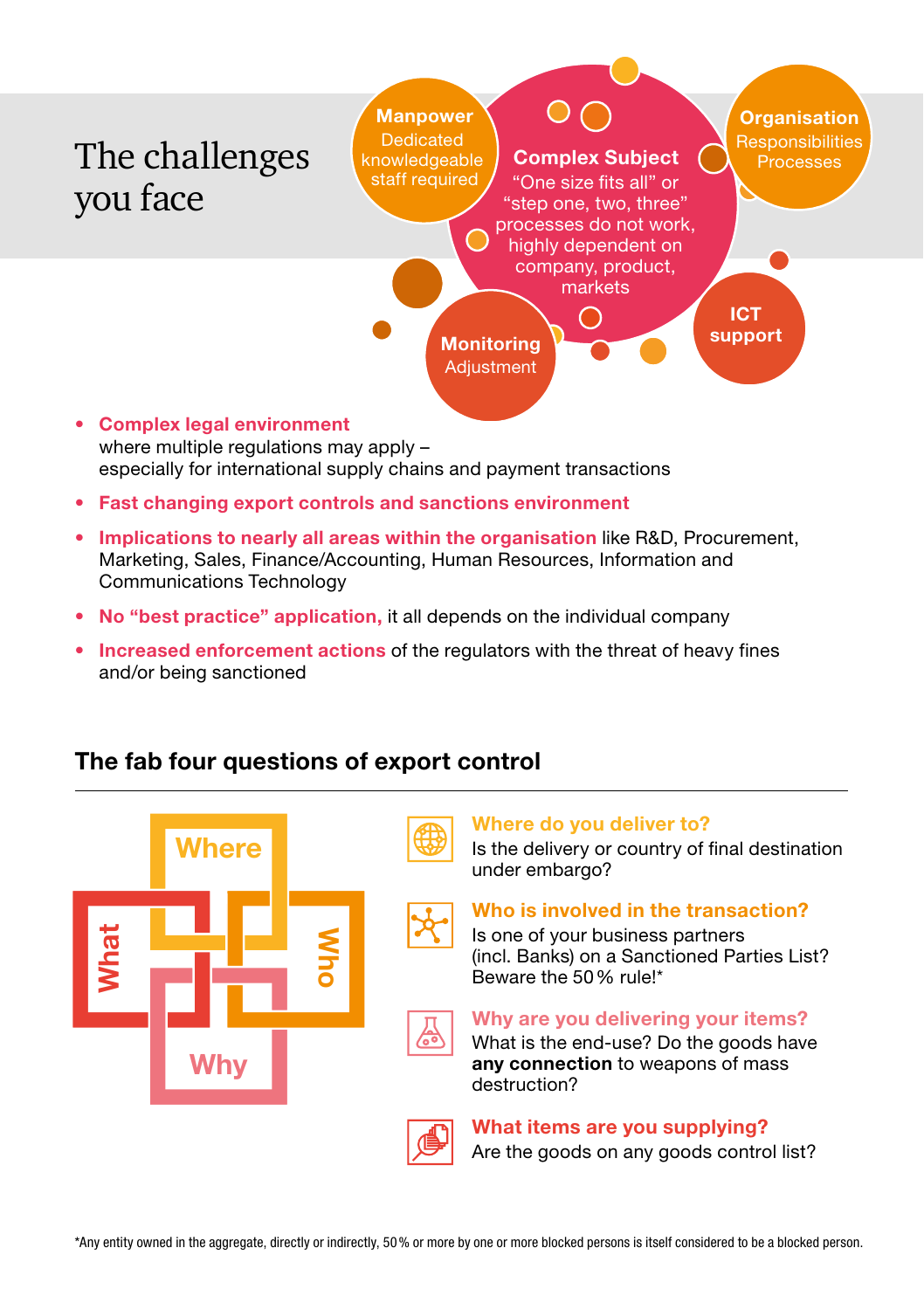## The core of the export control and sanctions processes

**Sanctioned Parties Screening Embargo Checks License Determination** based on Product Classification

#### Why export control and sanctions management

- Business continuity
- Flexible and resilient supply chain
- Efficient compliant transactions
- Preservation of company image and being seen as a trustworthy business partner
- Automation and improvement of processes
- Enablement of traceability and reporting
- Enhanced governance
- Avoidance of penalties (civil and criminal fines as well as personal liability)

#### What needs to be checked